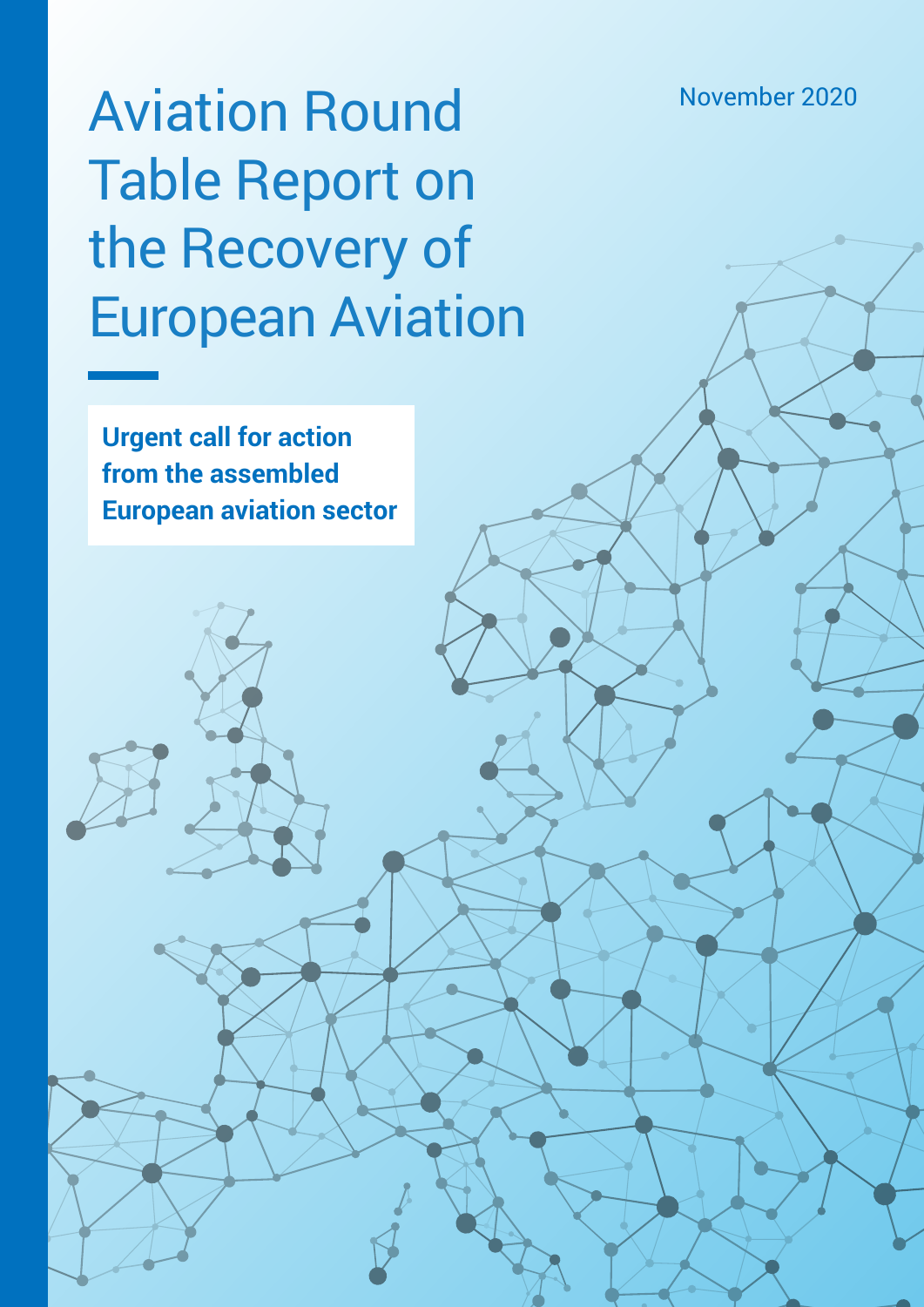# **Organisations endorsing the report**

| <b>AIRLINES FOR FUROPE</b>                                             | www.a4e.eu             | european express<br>Delivering a competitive Euro     | www.euroexpress.org                |
|------------------------------------------------------------------------|------------------------|-------------------------------------------------------|------------------------------------|
|                                                                        | www.aca.catering       | FFFAT                                                 | www.effat.org                      |
| <b>AIRPORTS COUNCI</b><br><b>INTERNATIONAL</b>                         | www.aci-europe.org     |                                                       | www.eraa.org                       |
| <b>ARC</b><br>AIRPORT REGIONS COUNCIL                                  | www.airportregions.org | <b>EUROPEAN</b><br><b>TRAVEL</b><br><b>COMMISSION</b> | www.visiteurope.com                |
| AIRPORT SERVICES ASSOCIATION                                           | www.asaworld.aero      | <b>EUROPEAN TRANSPORT</b><br>WORKERS' FEDERATION      | www.etf-europe.org                 |
| <b>AeroSpace and Defence Industrie</b><br><b>Association of Europe</b> | www.asd-europe.org     | <b>EUROPEAN TRAVEL RETAIL</b><br>CONFEDERATION        | www.etrc.org                       |
| <b>BEUC Construction</b>                                               | www.beuc.eu            | * * *<br><b>EUACA</b><br>* * *                        | www.euaca.org                      |
| canso                                                                  | www.canso.org          |                                                       | eu travel tech www.eutraveltech.eu |
| CPMR<br>CRPM                                                           | www.crpm.org           | General Aviation<br>Manufacturers Association         | www.gama.aero                      |
|                                                                        | www.ebaa.org           | <b>养industriAll</b>                                   | www.news.industriall-europe.eu     |
| <b>ECA</b> <i>Safety</i><br><b>European Cockpit Associa</b>            | www.eurocockpit.be     | europa<br>tourism<br>global<br>union                  | www.uni-europa.org                 |
| ЕСТА<br>THE EUROPEAN TRAVEL AGENTS                                     | www.ectaa.org          | <b>TRANSPORT &amp;</b><br>ENVIRONMENT                 | www.transportenvironment.org       |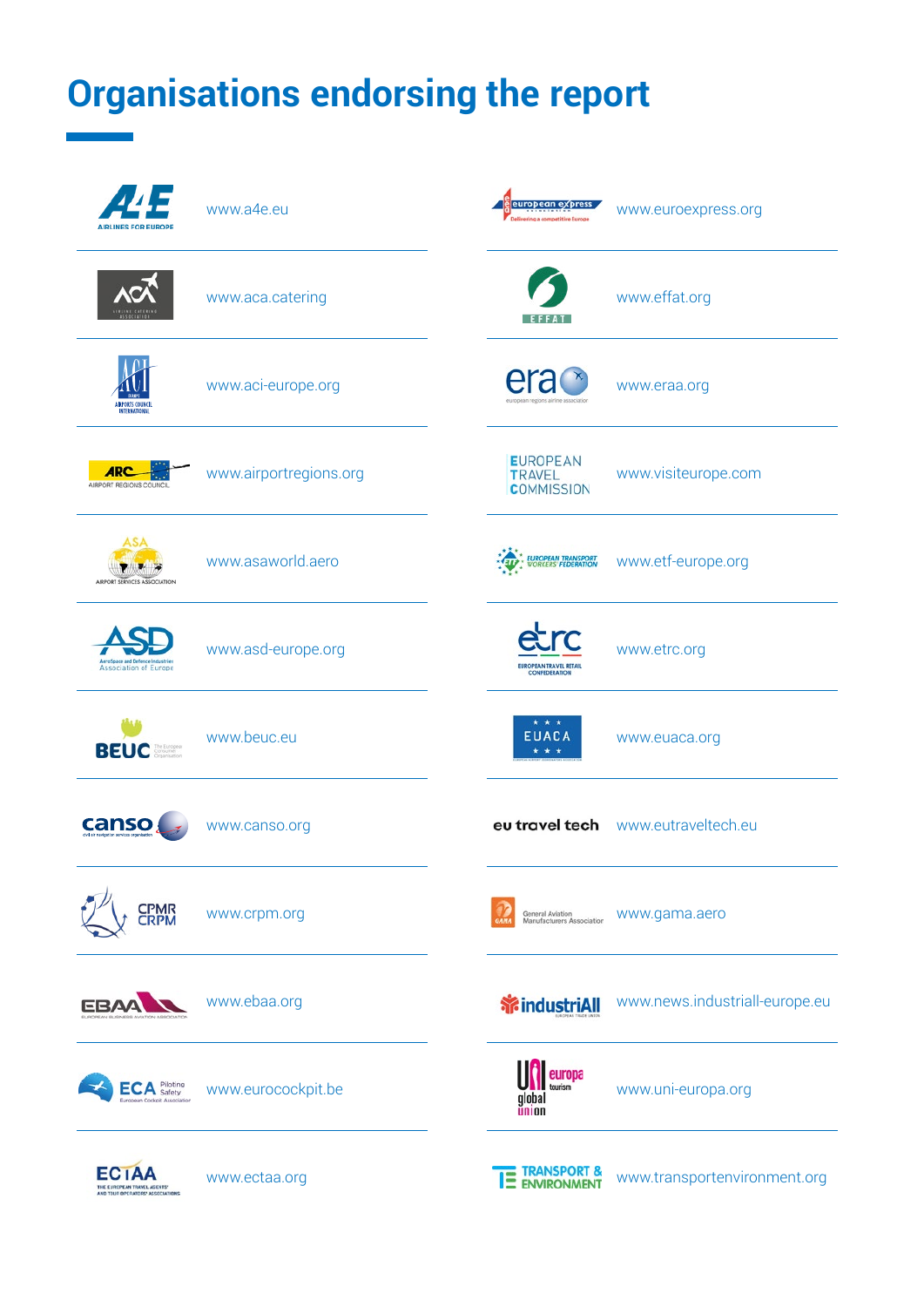## **Urgent call for action from the assembled European aviation sector**

We, the European associations collectively representing the entire European aviation sector,<br>including airlines, airports, air navigation service providers, aeronautical manufacturing,<br>trade unions, non-governmental organi including airlines, airports, air navigation service providers, aeronautical manufacturing, trade unions, non-governmental organisations for environmental and consumer action, service providers, ground-handling services, the duty free and travel retail sector, airport coordinators, general and business aviation, express carriers, travel agents, tour operators, travel distributors, and the entire tourism sector, have come together in the European Aviation Round Table because the gravity of the crisis threatening aviation in Europe calls for unprecedented action.

We are gathered today to launch our joint proposals for the recovery and relaunch of our sector towards and in a post-COVID-19 world. With this appeal, we call upon all policy makers in the EU and its Member States to take swift and decisive joint action to save our sector.

**Recognising** the vital socio-economic role played by aviation and tourism in Europe and around the world, allowing companies and nations to trade successfully, providing jobs and regional and global connectivity by fostering social contacts between people, societies and communities worldwide;

**Recalling** that the EU aviation sector supports almost 10 million jobs and €672 billion in European Union economic activity, including 4.2% of all EU jobs and 4.2% of the EU's GDP;

**Stressing** that aviation is a key economic sector which has been hit first and hit hardest by the COVID-19 crisis, which is having an unprecedented and devastating impact and which necessitates urgent action to stabilise the sector and put it back on a path towards a sustainable recovery and future, operationally, financially, socially and environmentally;

**Recognising** that the aviation sector cannot merely wait for a resumption of business as usual and that urgent action is required so that aviation can continue to be a primary enabler of our global economy in the future;

#### **HEREBY call for a bold strategy for a sustainable recovery of European aviation and to this effect herewith present the main elements of our proposals:**

To **restore the public's confidence** in air travel we need **first and foremost effective coordination of travel restrictions and requirements imposed by Member States**. Such measures should be based on a common set of criteria, data and guidelines provided by the European Centre for Disease Prevention and Control (ECDC) and the European Union Aviation Safety Agency (EASA).

We all declare our readiness to take all measures necessary to strengthen the confidence of the travelling public in aviation. This includes support for further improvements to the effective enforcement of passenger rights, as ensuring legal certainty in this area and in regard to travel restrictions is paramount to avoid confusion and passenger frustration. The European aviation sector also calls on the EU and Member States to prepare, implement and enforce simple and unambiguous rules in that field.

### **Pillar 1: European Aviation Relief Programme**

The Aviation Round Table calls on the EU and its Member States to **put in place a targeted European Aviation Relief Programme covering the period until the recovery of air traffic, which is not expected before 2024 or 2025**. This programme should aim to stabilise the sector and help to prevent the huge loss of employment and connectivity that would result from a collapse of European aviation. The EU aviation sector stands ready, with the EU and Member States, to continue to take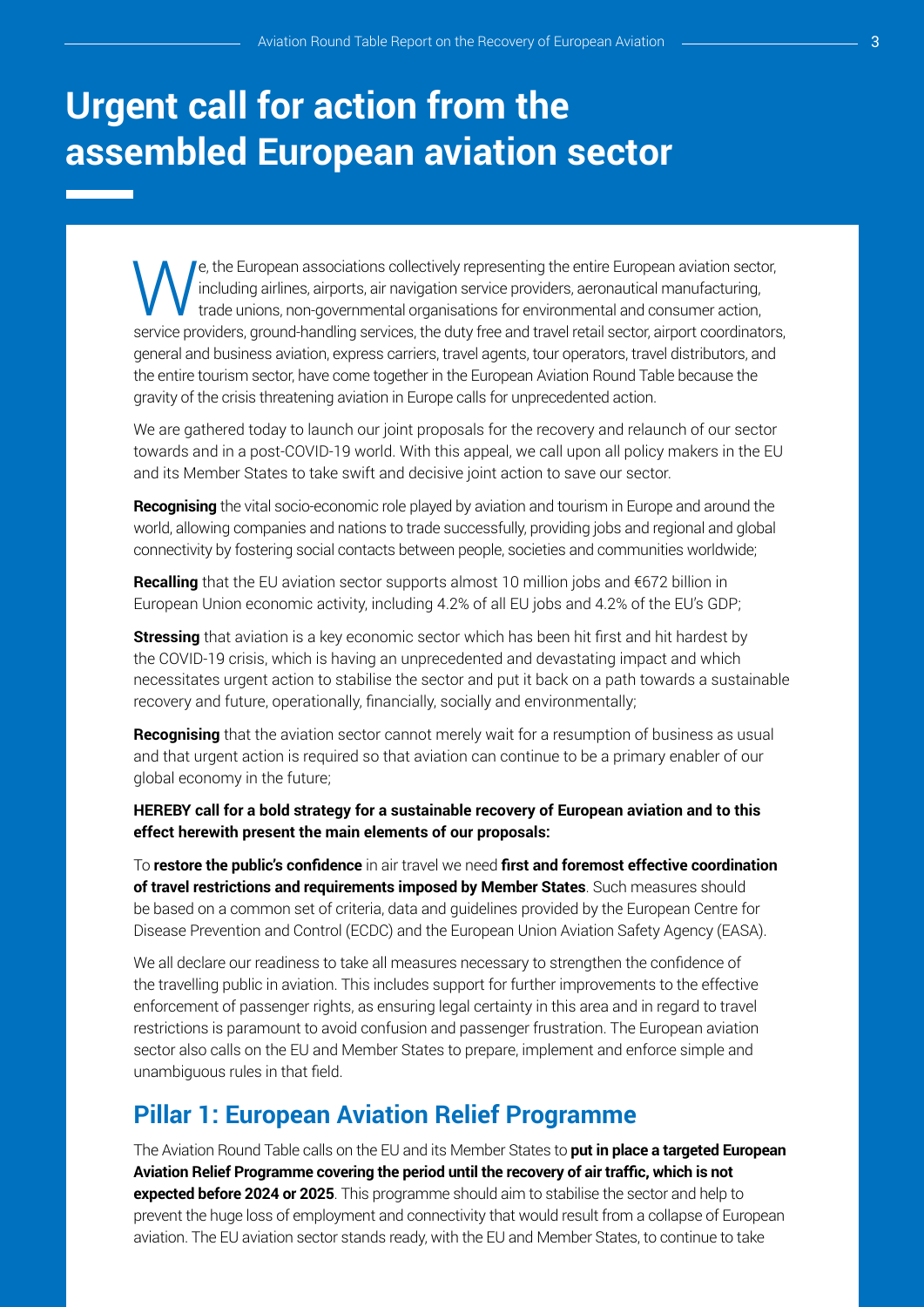action to mitigate the revenue gap of affected actors and allow for a fast and sustainable recovery path which will enable the sector to contribute to an economically viable and sustainable recovery.

Given the current uncertainty over when the recovery will come, **the Aviation Round Table welcomes the recent prolongation of the State Aid Temporary Framework until 30 June 2021 – but a prolongation until at least the end of 2021 is needed, taking into account the long-lasting impact of the pandemic on the sector and the need to preserve the Aviation Single Market**. The Aviation Round Table also calls for the introduction of specific support measures for the aviation sector beyond 2021.

In the interests of achieving a broad-based recovery and the level playing field vital to the European aviation market, Member States should ensure that any further **relief funding is provided on a fair and non-discriminatory basis** and available to all parts of the aviation sector with justified needs.

The EU Recovery and Resilience Facility may provide indispensable support for such Relief Programme. In the National Recovery and Resilience Plans, **Member States should reflect and recognise the strategic importance of aviation.**

The EU and Member States should continue to promote a competitive EU aviation industry globally, including through EU negotiated bilateral and multilateral aviation agreements where added value and economic benefits have been demonstrated for the EU aviation eco-system, as well as consumers, based on fair competition and high standards in areas such as safety, consumer protection, environment and social rights.

The present crisis risks eroding air connectivity, which is an economic and social lifeline for many communities. It should therefore become easier for Member States to create new **Public Service Obligations** (PSO), assisted by a targeted funding programme. Temporary emergency PSOs urgently need to be expanded to take into account the long recovery period.

The EIB Group's lending policies, the EU taxonomy for sustainable finance, EU and national programmes should all allow support for financing the transition to low-emission technologies across the entire aviation eco-system.

### **Pillar 2: EU Pact for Sustainable Aviation**

The Round Table agreed that the long-term sustainability of the aviation sector requires a balance between the environmental, social and economic impacts of human activity and therefore we invite the EU and its Member States to join us in defining and agreeing, by the end of 2021, an EU Pact for Sustainable Aviation.

The European aviation sector believes that its recovery is fully compatible with, and should be accompanied by, broader efforts to reduce its environmental footprint, provided the right policies are in place. Therefore, **the European aviation sector is committed to continue its efforts to reduce its negative environmental impacts, both locally and globally. The latter implies in particular for all stakeholders and all policy-makers to work together to achieve net zero CO2 emissions from all flights within and departing from the EU by 2050**. This means that by 2050, emissions from these flights should be reduced as much as possible, with any residual emissions being removed from the atmosphere through negative emissions, achieved through natural carbon sinks (e.g. forests) or dedicated technologies (carbon capture and storage). The European aviation sector invites European and national policy-makers to be strong partners in reaching these objectives, thus collectively contributing to the implementation of the European Green Deal.

The EU Pact for Sustainable Aviation should chart the path towards net-zero CO2 emissions, while also achieving significant emission reductions by 2030, so as to strongly contribute to the EU Climate Action objectives. It should also consider the feasibility of making 2019 the peak year for CO2 emissions from European aviation while enabling the sector to continue delivering its social and economic benefits. Many decarbonisation initiatives, such as those related to electrification, will also benefit local air quality.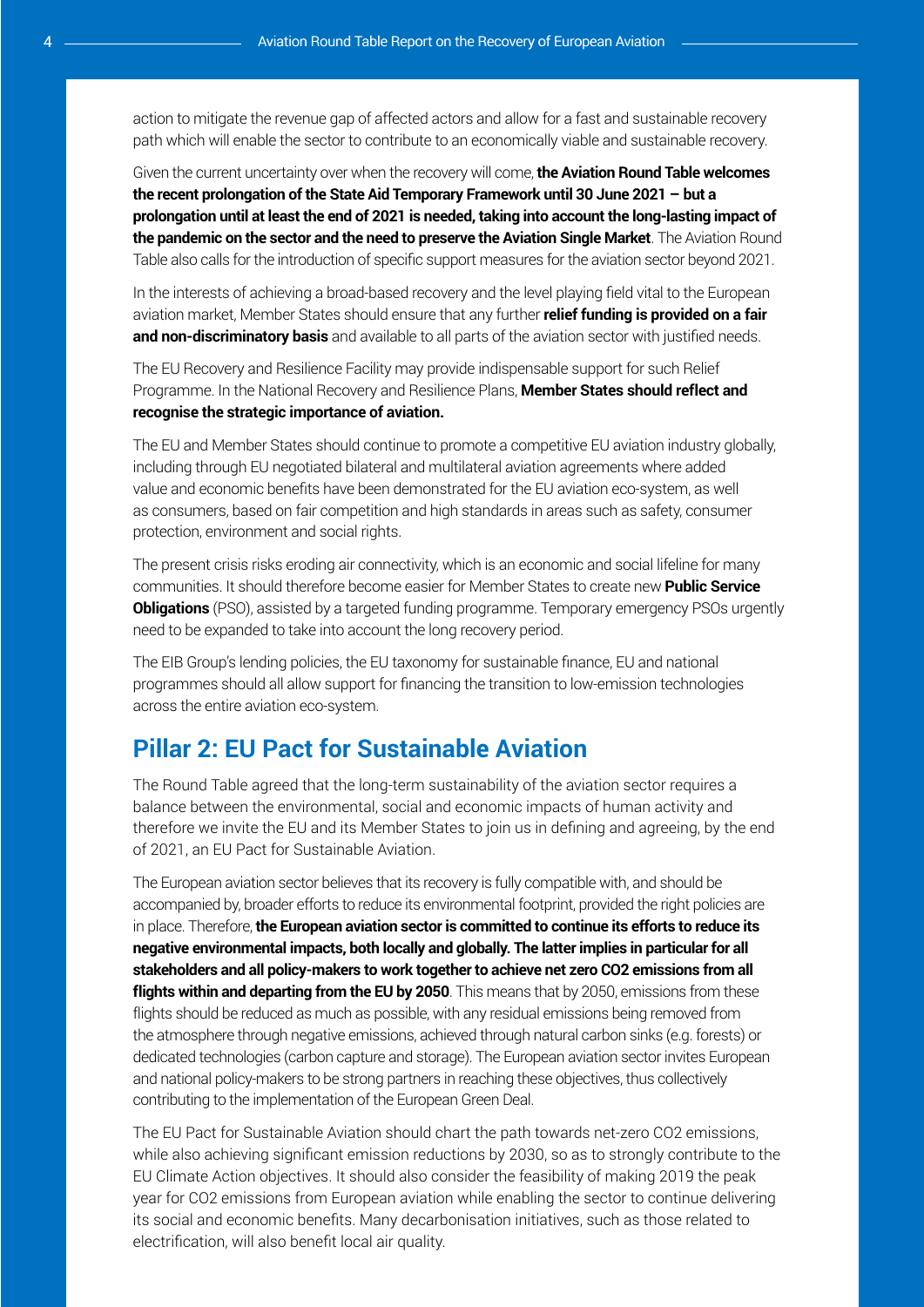Flowing from these and other environmental objectives, all parts of the aviation sector undertake to align their commitments accordingly. The Pact should specify the supporting policy framework and financial mechanisms needed at EU level to achieve these objectives. Amongst others, this should include the urgent need for a **comprehensive EU legislative framework to promote the uptake and deployment of Sustainable Aviation Fuels (SAFs), as a key opportunity to accelerate the decarbonisation of aviation.**

Technology and innovation will play a key role in improving the environmental performance of our sector post-COVID-19. The EU should therefore **establish a green incentive scheme for fleet renewal coupled with retirement and increase public co-funding rates for Civil Aviation Research & Innovation (Clean Aviation and SESAR) through EU recovery mechanisms.**

Recognition should also be given to the revision of the Single European Sky and the continuation of the EU Emissions Trading Scheme / CORSIA, which will also contribute towards cutting aviation emissions.

The pandemic has had a profound impact on workers in the aviation sector, and the design and implementation of the recovery strategy should take into account needs accordingly, fully reflected in **the social dimension of the EU Pact for Sustainable Aviation.**

Through the Pact, the EU, its Member States and the aviation stakeholders should ensure that social and employment rights enshrined in European and national legislation are applied effectively for all workers. Of particular importance will be **effective oversight and enforcement of the social acquis.**  Equally, there is a need to combat any forms of social injustice or other abuses in the aviation sector.

With a view to attract and retain skilled workers and closing the gender gap in certain professions within the aviation sector, the industry should ensure **secure and fair working conditions** that also provide for adequate work-life balance.

To guarantee a socially sustainable industry there is a need to ensure that the bilateral and tripartite social dialogue structures are used effectively. The aviation sector commits to using these mechanisms to the fullest possible extent, not only during periods of crisis, as required by law, but also during 'normal' times.

In sum, the Pact should benefit the entire sector – passengers and workers - both from an environmental as well as a social perspective.

In addition to the significant challenges covered by the above two pillars, a number of other issues facing the sector should also be addressed to **strengthen the resilience of European aviation** beyond the crisis. Indeed, the sector, as well as the EU and Member States, should collaborate to improve the EU aviation system's resilience by tackling its inefficiencies, strengthening its governance and improving its flexibility as well as its overall international competitiveness.

**Digitalisation is a prerequisite for the modernisation and decarbonisation of the EU aviation system** and the sector will fully embrace it. The Single European Sky and its upcoming revision plays a crucial role in stimulating digital innovations. The EU should **prioritise funding for the full SESAR cycle** of the Single European Sky ATM Research (SESAR) programme (including research and innovation, industrialisation and deployment) in the EU Multiannual Financial Framework 2021-2027. The EU should **temporarily increase the ATM research partnership and SESAR deployment funding rates** to 100% for aviation stakeholders to ensure continuity for existing projects and adapt regulatory processes to accommodate disruptive technologies, namely new entrants including unmanned aircraft systems (UAS) and unmanned traffic management (UTM) operations.

*We, the European associations representing the entire European aviation eco-system, call upon the EU and its Member States to provide the necessary support and regulatory frameworks to enable us to implement the proposed actions as detailed in the Report which we drafted jointly to this end and which we add to this Declaration.*